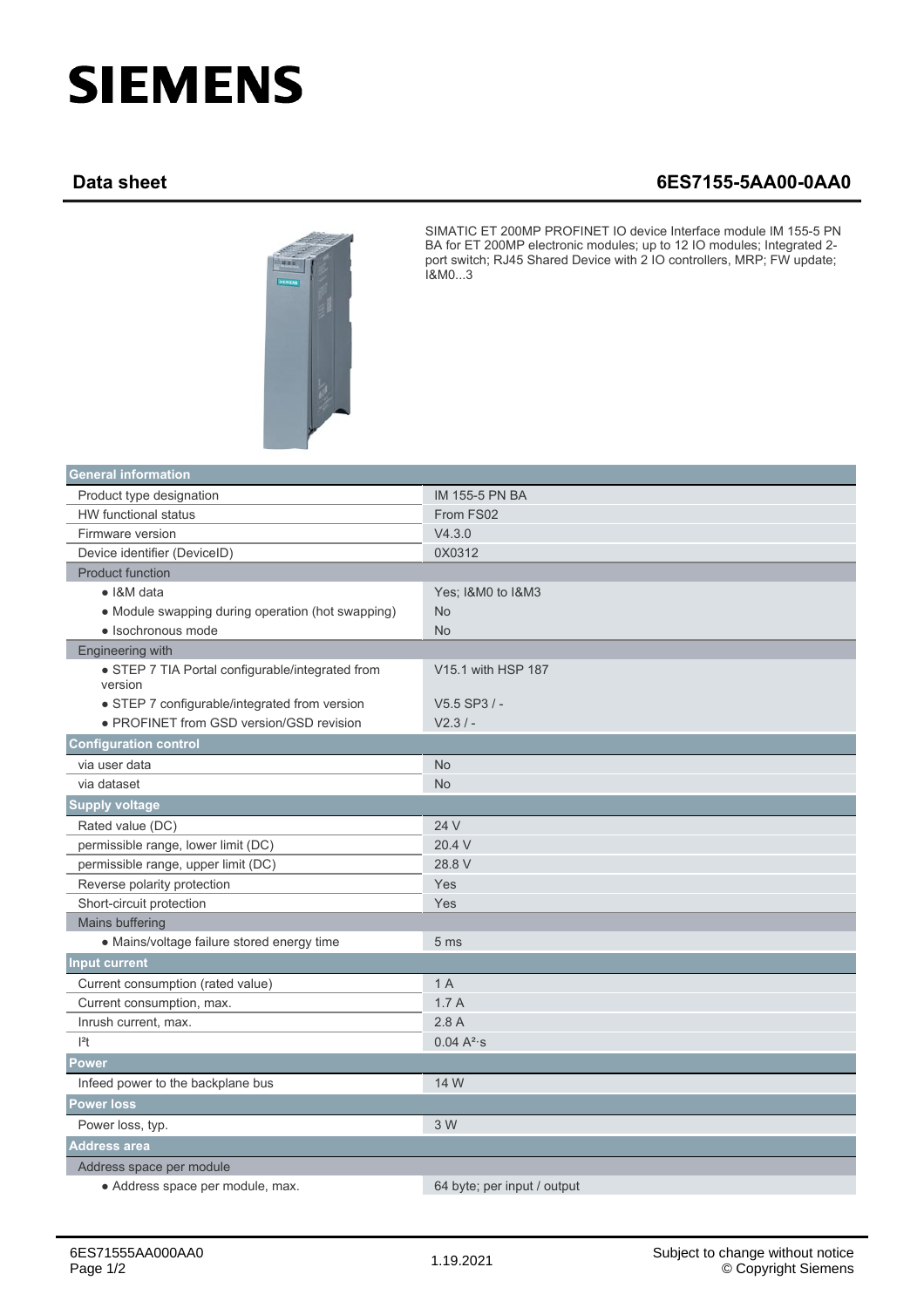| Address space per station                           |                                                   |
|-----------------------------------------------------|---------------------------------------------------|
| • Address space per station, max.                   | 64 byte; per input / output                       |
| Hardware configuration                              |                                                   |
| Integrated power supply                             | Yes                                               |
| System power supply can be plugged in to left of IM | <b>No</b>                                         |
| Number of permissible power segments                | $\mathbf{1}$                                      |
| Rack                                                |                                                   |
| · Modules per rack, max.                            | 12; I/O modules                                   |
| Submodules                                          |                                                   |
| • Number of submodules per station, max.            | 108; 9 submodules / I/O modules                   |
| <b>Interfaces</b>                                   |                                                   |
| Number of PROFINET interfaces                       | 1; 2 ports (switch) RJ45                          |
| . Interface                                         |                                                   |
| Interface types                                     |                                                   |
| • RJ 45 (Ethernet)                                  | Yes                                               |
| • Number of ports                                   | $\overline{2}$                                    |
| • integrated switch                                 | Yes                                               |
| · BusAdapter (PROFINET)                             | No                                                |
| Protocols                                           |                                                   |
| · PROFINET IO Device                                |                                                   |
|                                                     | Yes                                               |
| • Open IE communication                             | Yes                                               |
| • Media redundancy                                  | <b>Yes</b>                                        |
| <b>Interface types</b>                              |                                                   |
| RJ 45 (Ethernet)                                    |                                                   |
| • Transmission procedure                            | PROFINET with 100 Mbit/s full duplex (100BASE-TX) |
| $\bullet$ 100 Mbps                                  | Yes                                               |
| • Autonegotiation                                   | Yes                                               |
| • Autocrossing                                      | Yes                                               |
|                                                     |                                                   |
| <b>Protocols</b>                                    |                                                   |
| <b>PROFINET IO Device</b>                           |                                                   |
| <b>Services</b>                                     |                                                   |
| $-$ IRT                                             | No                                                |
| - PROFlenergy                                       | <b>No</b>                                         |
| - Prioritized startup                               | <b>No</b>                                         |
| - Shared device                                     | Yes                                               |
| -Number of IO Controllers with shared device,       | 2                                                 |
| max.                                                |                                                   |
| Redundancy mode                                     |                                                   |
| · PROFINET system redundancy (S2)                   | <b>No</b>                                         |
| Media redundancy                                    |                                                   |
| $-MRP$                                              | Yes                                               |
| $-MRPD$                                             | <b>No</b>                                         |
| Open IE communication                               |                                                   |
| $\bullet$ TCP/IP                                    | Yes                                               |
| $\bullet$ SNMP                                      | <b>Yes</b>                                        |
| $\bullet$ LLDP                                      | Yes                                               |
| <b>Isochronous mode</b>                             |                                                   |
| Equidistance                                        | <b>No</b>                                         |
| Interrupts/diagnostics/status information           |                                                   |
| Status indicator                                    | Yes                                               |
| Alarms                                              | Yes                                               |
| Diagnostics function                                | Yes                                               |
| Diagnostics indication LED                          |                                                   |
| $\bullet$ RUN LED                                   | Yes; green LED                                    |
| • ERROR LED                                         | Yes; red LED                                      |
| • MAINT LED                                         | Yes; Yellow LED<br>Yes; 2x green-yellow LEDs      |